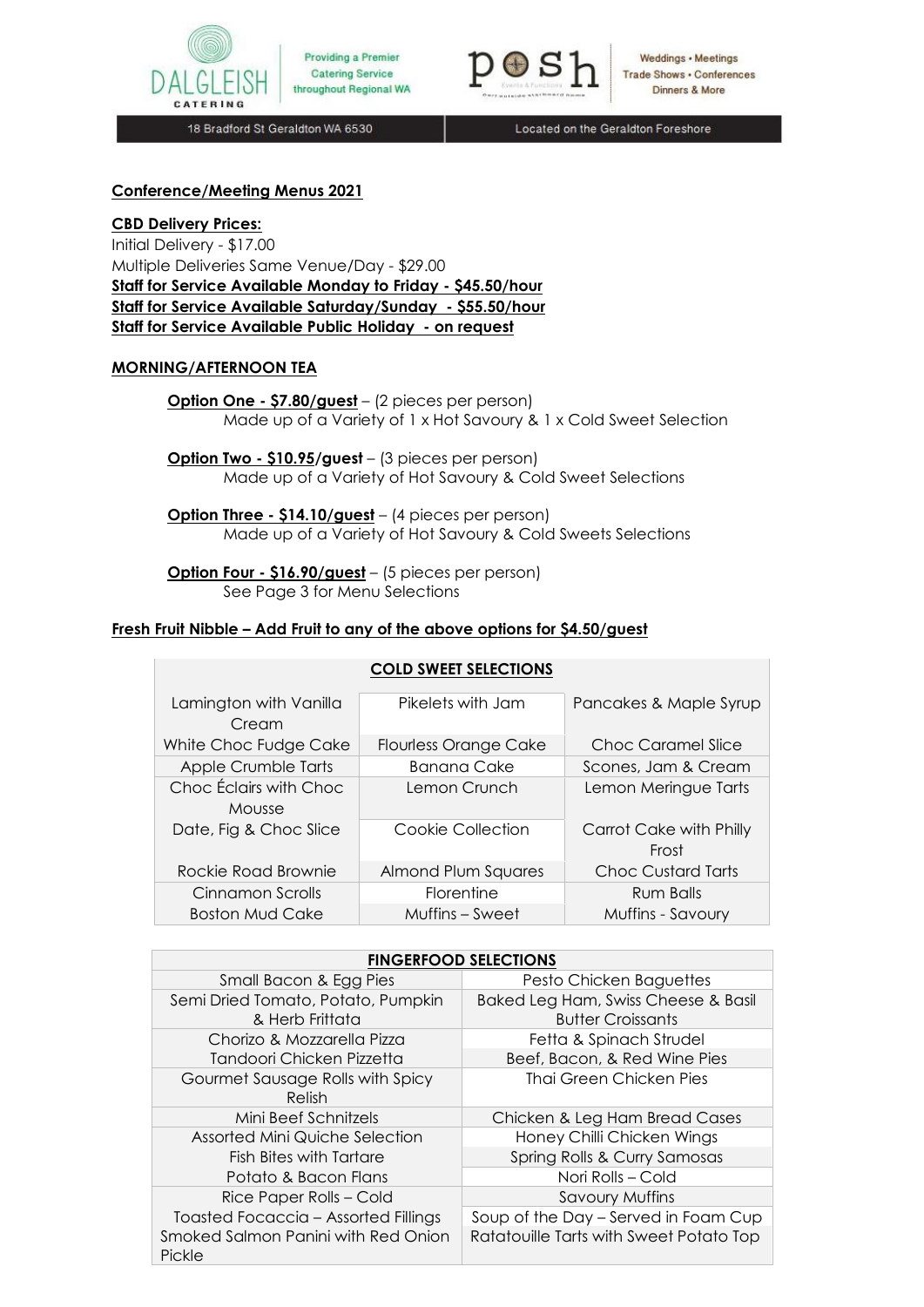



**Weddings • Meetings Trade Shows . Conferences** Dinners & More

18 Bradford St Geraldton WA 6530

Located on the Geraldton Foreshore

# **BEVERAGES**

#### **Full Day - \$7.20/guest**

Mocha Kenya Percolated Coffee Dilmah Tea Orange Juice 100% Chilled Water Carafe

#### **Half Day - \$5.50/guest**

Mocha Kenya Percolated Coffee Dilmah Tea Orange Juice 100% Chilled Water Carafe

#### **Optional Beverages**

| Hot Chocolate ----------------                                                   | - \$2.95/guest |
|----------------------------------------------------------------------------------|----------------|
| Tea Selection - Sencha, Earl Grey, English Breakfast, Peppermint --------------- | $-52.65/gust$  |
| 2lt - 100% Orange Juice ---                                                      | -- \$8.95 each |
| 600ml Bottled Water ----------------                                             | \$3.40 each    |
| 100% Bottled Juice – Orange, Cloudy Apple, Five Fruits, Pineapple --             |                |
| each                                                                             |                |
| 600ml Assorted Soft Drinks --------------------------------                      | - \$4.75 each  |

# **Fruit Selections:**

# **Fresh Fruit Nibbles - \$4.50 per person**

Add fruit to any of your options

**Fresh Fruit Plate - \$6.20 per person** A selection of seasonal peeled fruit brought together to inspire healthy eating at all times. Served with a fruit yoghurt dip.

#### **Fresh Fruit Skewers - \$6.90 per person**

Chunks of fresh seasonal fruit pieces – skewered – lightly drizzled with chocolate and served with fruit yoghurt dip.

#### **Fresh Fruit Bowl - \$8.90 per person**

Seasonal fruit salad served in individual petite bowls. Sprinkled with Cashews, drizzled with honey and topped with a generous dollop of yoghurt.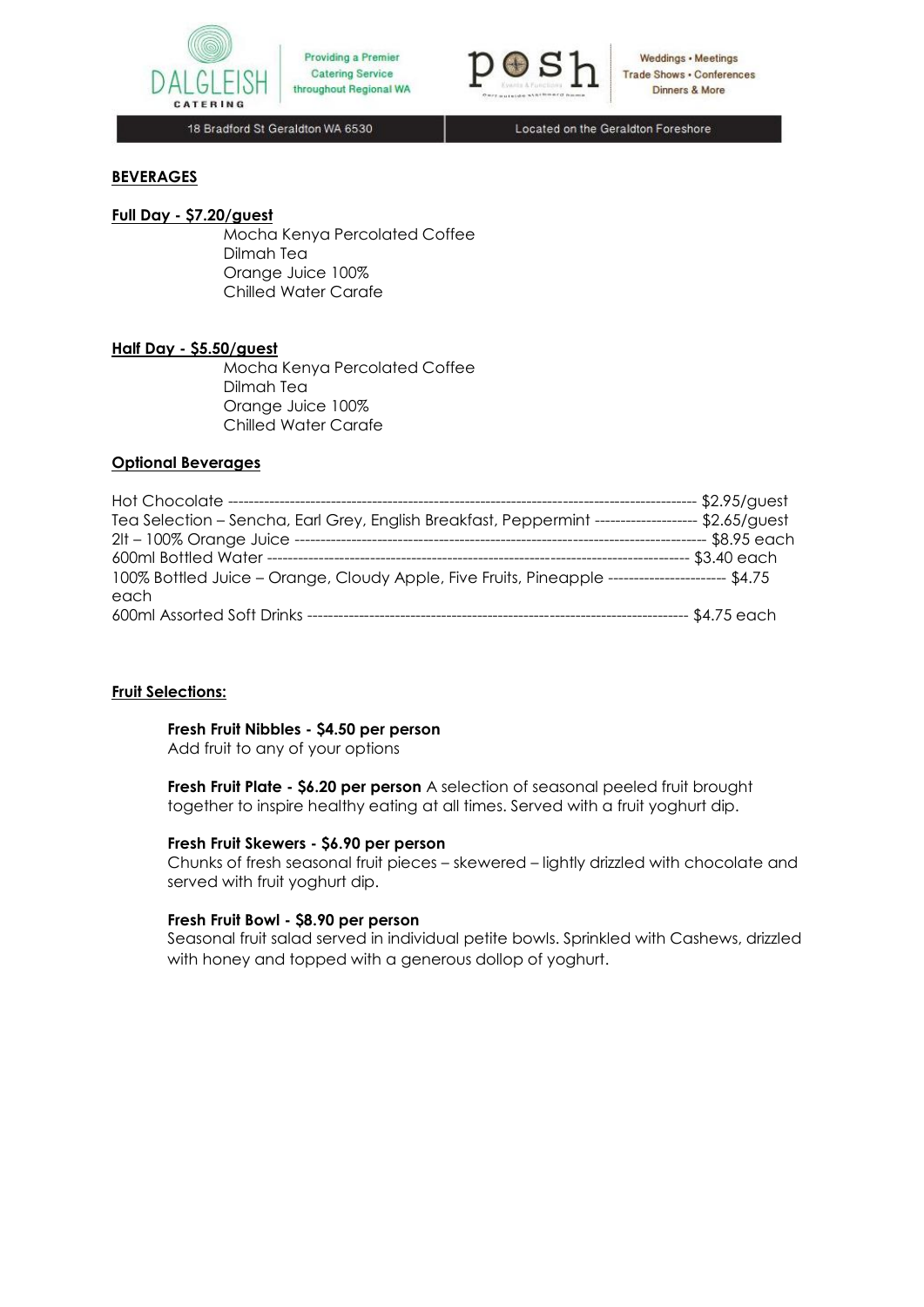



**Weddings • Meetings** Trade Shows . Conferences Dinners & More

18 Bradford St Geraldton WA 6530

Located on the Geraldton Foreshore

# **LUNCH**

# **SANDWICHES & HOT FINGERFOOD - \$18.40/Guest**

Add Dessert for \$4.50/guest extra

Assorted Sandwiches Selection – (Wholemeal/White/Multigrain)

Mini Baguette Assortment

3 x Hot Finger Foods – See List Above

Fresh Fruit Platter

| <b>SANDWICH/ROLL FILLINGS</b>                  |                                            |  |
|------------------------------------------------|--------------------------------------------|--|
| Turkey, Ham, Cranberry & Salad                 | Chicken, Avocado & Salad                   |  |
| Salami, Fetta, Sundried Tomato & Onion         | Ham, Swiss Cheese & Tomato                 |  |
| Chicken & Salad                                | Leg Ham & Salad                            |  |
| Chicken & Mayo                                 | Tuna, mayo, Lemon Pepper & Salad           |  |
| Cheddar Cheese & Relish                        | Egg & Salad                                |  |
| Chicken & Caesar Salad                         | Roast Beef, Onion & Peppered Tomato        |  |
| Smoked Turkey & Apricot Chutney                | Satay Chicken                              |  |
| Creole Chicken with Grilled Vegetable<br>Pesto | Ham with Onion Jam                         |  |
| Smoked Salmon, Capers & Philly                 | Leg Ham, Cranberry Jelly & Philly          |  |
| Shrimp with Cocktail Sauce                     | Honey Ham with Cheese & Pineapple<br>Salsa |  |
| Tuna, Wasabi Mayo & Salad                      | Egg, Red Onion & Sour Cream                |  |

# **LUNCH PACK #1 - \$21.10/guest**

Cocktail Sandwich Selection – Equivalent to 1 round per Lunch Pack

Spiced Egg & Spring Onion Shrimp, Cocktail Mayo & Shredded Lettuce

Roast Beef & Onion Marmalade

Ham, Cheddar & Pineapple Salsa

Cold Meat & Finger Salad

Fresh Fruit Salad

Dessert of the Day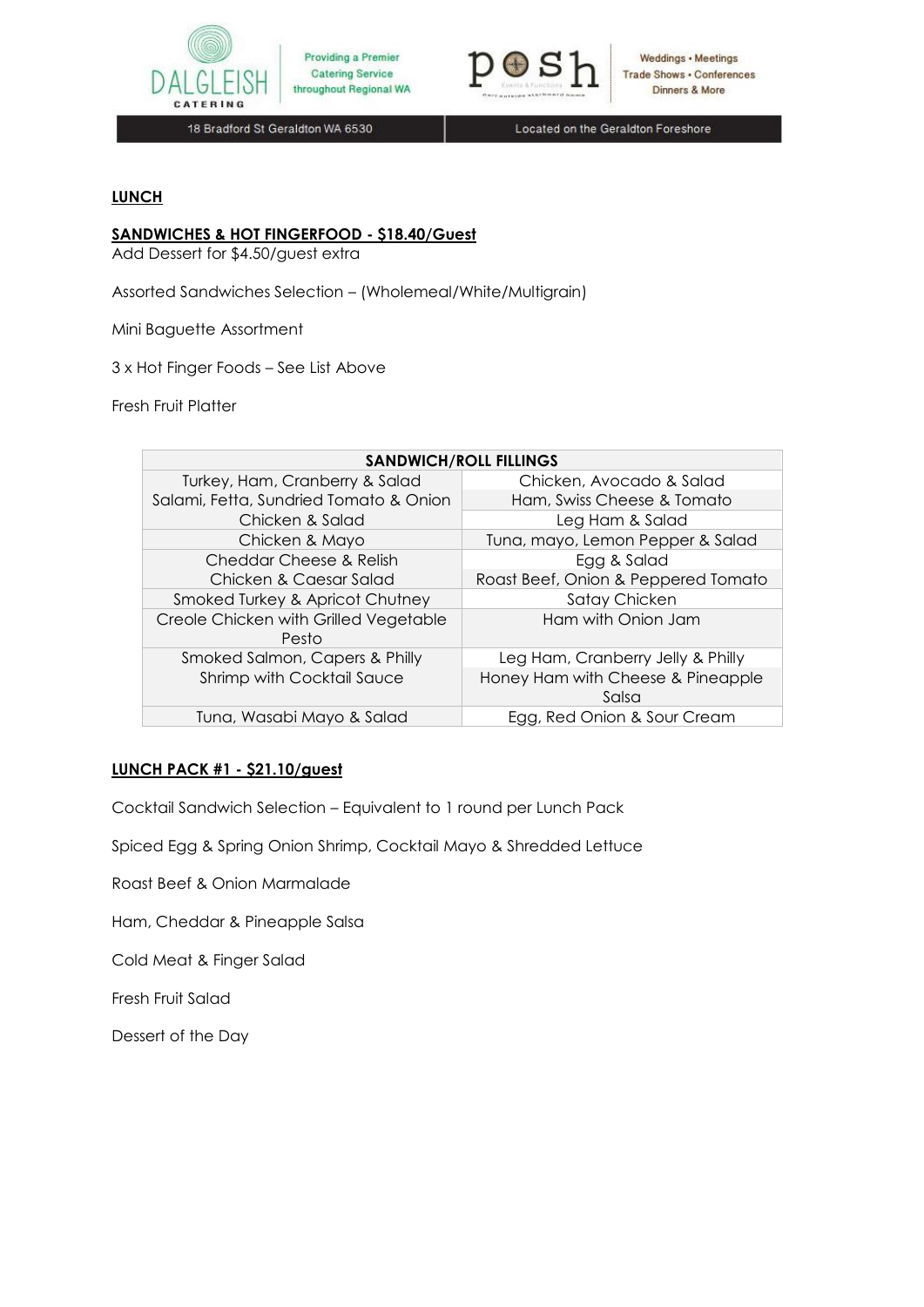



Weddings • Meetings **Trade Shows . Conferences** Dinners & More

18 Bradford St Geraldton WA 6530

Located on the Geraldton Foreshore

# **LUNCH PACK #2 - \$21.10/guest**

Half Baguette with Meat & Salad

Smoked Salmon, Caper & Creamed Cheese

Egg & Mayo

Creole Chicken

Mersey Valley Cheddar & Fruit Marmalade

Salami, Fetta, Spanish Onion & Sundried Tomato

Glazed Ham, Tasty Cheese & Pineapple Salsa

Quiche & Finger Salad

Fresh Fruit Salad

Dessert of the Day

Fresh Fruit Platter

\*\*\*\*Vegetarian Pack Available/Gluten free\*\*\*

# **BUILD A BURGER - \$21.50/Guest**

Choose One Filling:

Minute Steak

Grilled Chicken

Handmade Beef Patties

With Bacon, Egg, Fried Onions, Lettuce, Tomato, Carrot & Cheese Tomato Sauce Fresh Lunch Roll & Butter

Fresh Fruit Platter

Dessert of the Day

#### **CHICKEN & SALAD LUNCH - \$21.60/Guest**

Roast Gourmet Chicken Pieces with Sausage Meat Stuffing

Greek Salad

Potato Salad

Coleslaw

Bread Rolls

Add Fresh Cut Fruit Platters for an Additional - \$4.50/guest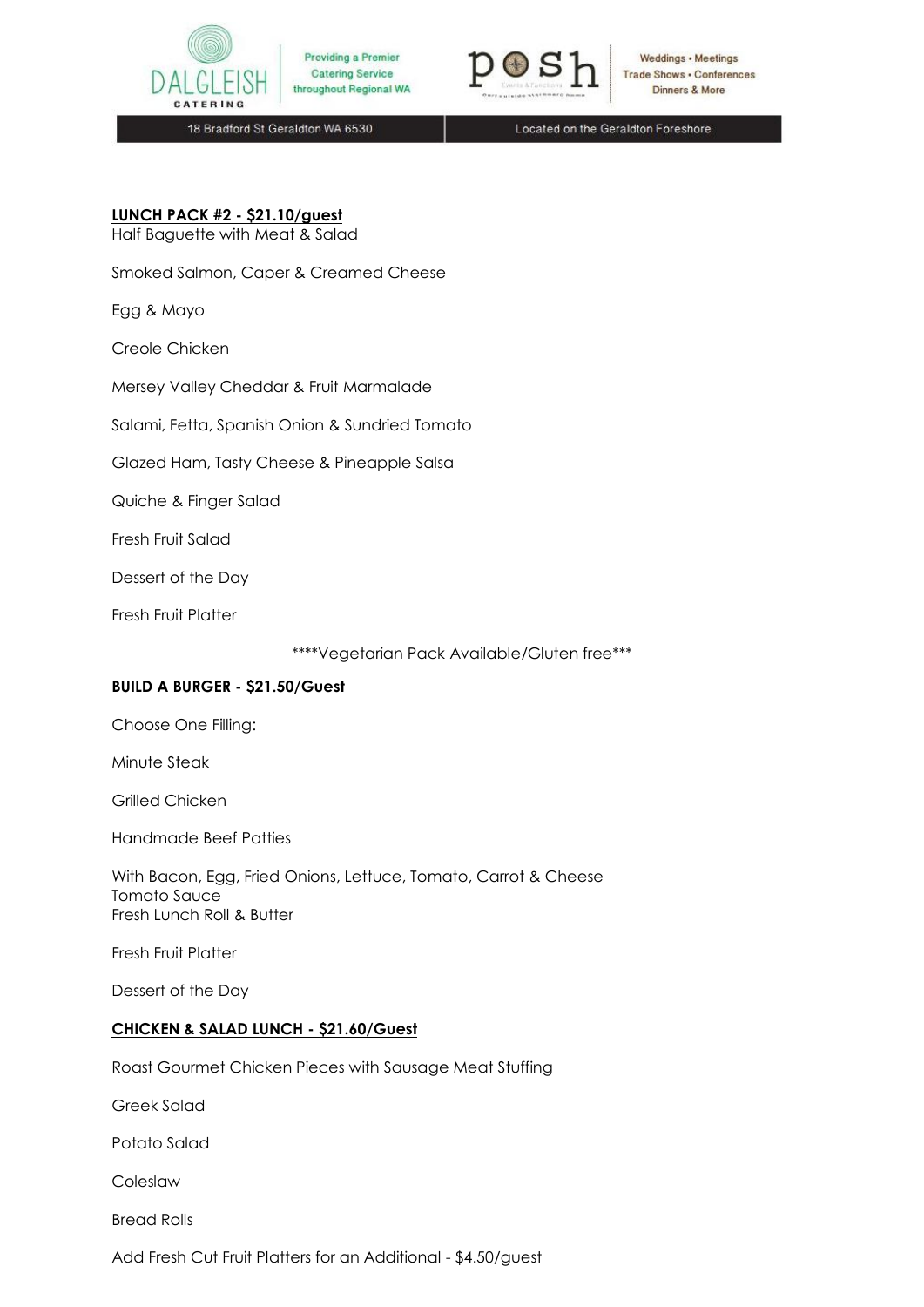



Weddings • Meetings **Trade Shows . Conferences** Dinners & More

18 Bradford St Geraldton WA 6530

Located on the Geraldton Foreshore

# **SEAFOOD LUNCH - \$27.35/Guest**

All options come individually wrapped with fresh lemon and tartare sauce.

Fish, Chips & Greek Salad Plus Dessert of the Day

Or

Salt & Pepper Calamari, Chips & Greek Salad Plus Dessert of the Day

Or

Seafood Basket, Chips & Greek Salad Plus Dessert of the Day

Handmade – Battered Fish, Tempura Prawns (2),

Crumbed Calamari (2) & Seafood Bites (2)

# **SOUP & SANDWICHES - \$17.00/Guest**

Assorted Sandwiches

Soup of the Day

Fresh Fruit Platter

Dessert

# **SOUP & TOASTED FOCCACIA - \$18.90/Guest**

Toasted Focaccia

# **Fillings:**

Salami, Fetta, Sundried Tomato & Rocket

Chicken, Dijonnaise & Gouda

Leg Ham, Roma Tomato & Swiss Cheese

Chicken, Cheese, Onion & Avocado

Soup of the Day

Garlic Bread

Fresh Fruit Platter

**Dessert**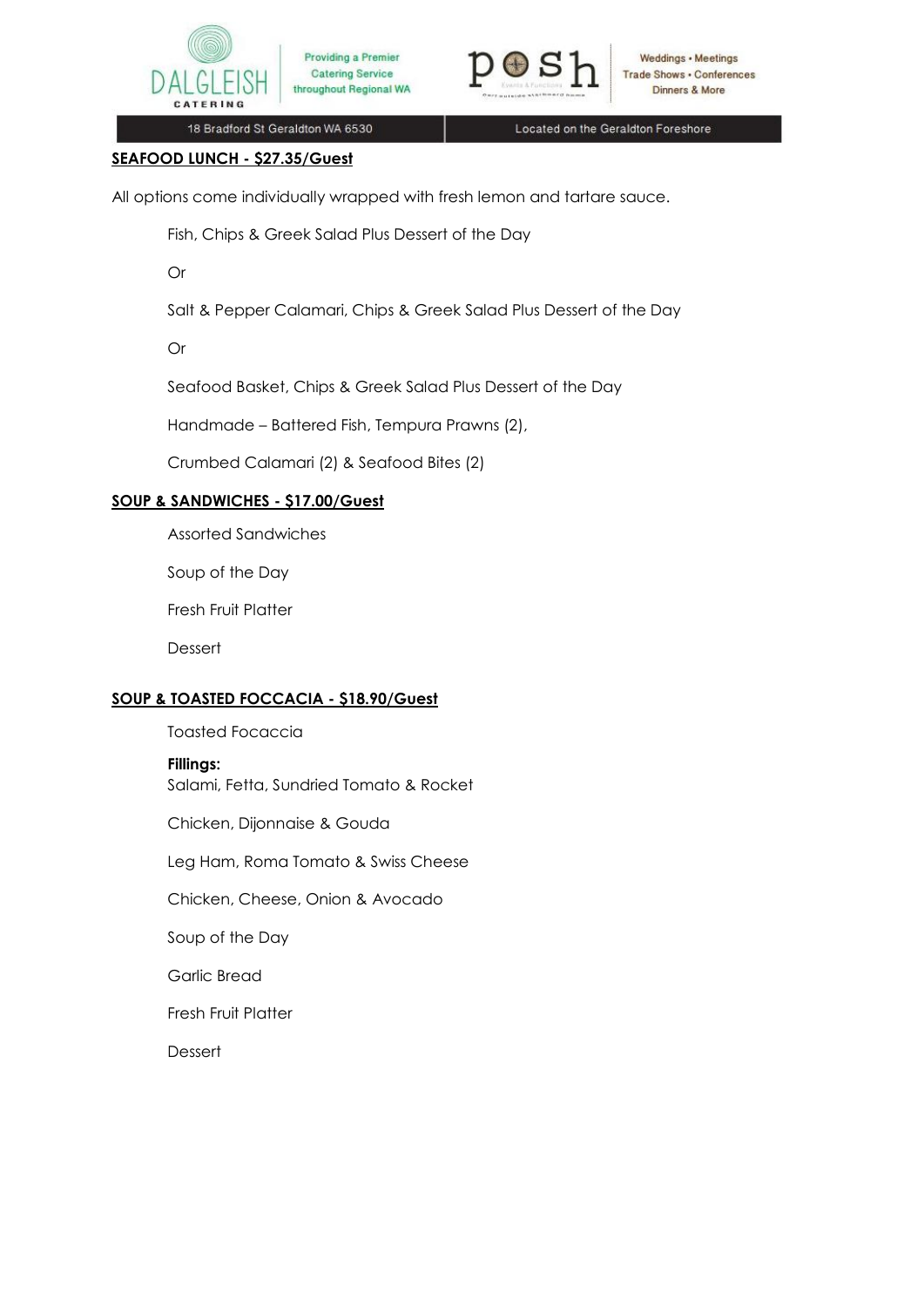



18 Bradford St Geraldton WA 6530

Located on the Geraldton Foreshore

# **\$35.00 without Fruit & Cheese**

**COLD BUFFET ONE - \$39.25/guest**

# Cold Creations:

Honey & Sesame Roast Boneless Chicken with Coconut & Coriander

Snapper, Shrimp, Mussel and Angel Hair Salad, Coriander, Fish Sauce & Ginger

Cheddar, Pinenut & Semi Dried Tomato Quiche

# Salads:

Tomato, Red Onion, Fetta & Dukkah

Garden Leave, Cherry Tomatoes & Oregano Dressing

New Potato, Spring Onion & Green Peppercorn Mayo

Pineapple, Coconut & Coriander Coleslaw

Freshly Baked Multigrain, White & Wholemeal Dinner Rolls with Butter

# To Finish:

Fresh Seasonal Fruit, Australian Cheese, Dried Fruit, Nuts & Savoury Biscuits

# **COLD BUFFET TWO - \$39.25/guest \$35.00 without Fruit & Cheese**

# Cold Creations:

Smoked Salmon, Brie & Spinach Quiche

Lemon Grass, Chilli & Coriander Dressed Beef & Crispy Noodle Salad

Honey Baked Ham, Salami, Pickled Vegetables & Mustards

Tandoori Baked Chicken, Spiced Yoghurt, Cucumber & Potato

# Salads:

Moroccan style Cous Cous, minted zucchini, pepitos & pinenuts

Pesto Mayonnaise & Pasta Salad

Five Spiced Cabbage Slaw

Assorted Gourmet Summer Leaves with Shaved Parmesan & Dijon Vinaigrette

Freshly Baked Multigrain, White & Wholemeal Dinner Rolls with Butter

# To Finish:

Fresh Seasonal Fruit, Australian Cheese, Dried Fruit, Nuts & Savoury Biscuits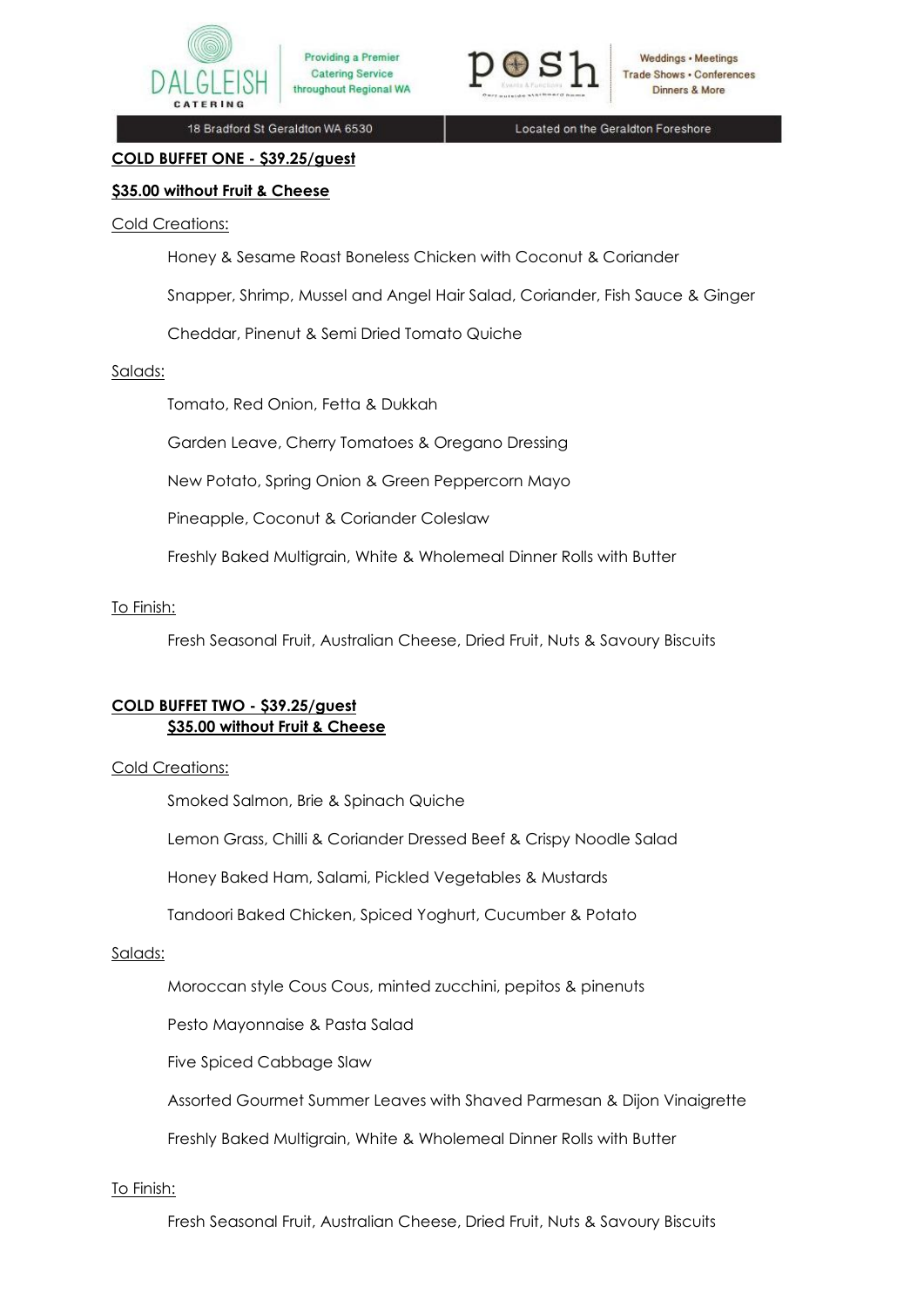



Weddings . Meetings **Trade Shows - Conferences** Dinners & More

18 Bradford St Geraldton WA 6530

Located on the Geraldton Foreshore

**BUFFET HOT LUNCH - \$37.00/person** Minimum of 20 guests

Your Choice of:

Two Salads

Three Hot Selections

Bread & Butter Selection

| <b>SALADS:</b>        | <b>HOT SELECTIONS:</b>                      |
|-----------------------|---------------------------------------------|
| Tossed Salad          | Singapore Noodles with Beef, Pork & Chicken |
| Greek Salad           | Malaysian Chicken Curry                     |
| Caesar Salad          | Cottage Pie with Cheesy Potato Top          |
| Coleslaw              | Old Fashioned Fish Pie                      |
| Continental Pasta     | Garlic Chicken on Basil Pesto Pasta         |
| Waldorf               | Thai Red Beef Curry & Rice                  |
| Hawaiian Rice         | <b>Beef Lasagne</b>                         |
| Potato & Smokey Bacon | Parmesan Crumbed Fish with Fresh Lemon      |
|                       | Teriyaki Chicken & Rice                     |

# **WORKMEN'S LUNCH - \$21.90/Guest**

Potato Pie with Melted Cheese Top Handmade Sausage Roll Handmade Cornish Pastie Tomato Sauce 300ml Iced Coffee or Choc Milk Vanilla Slice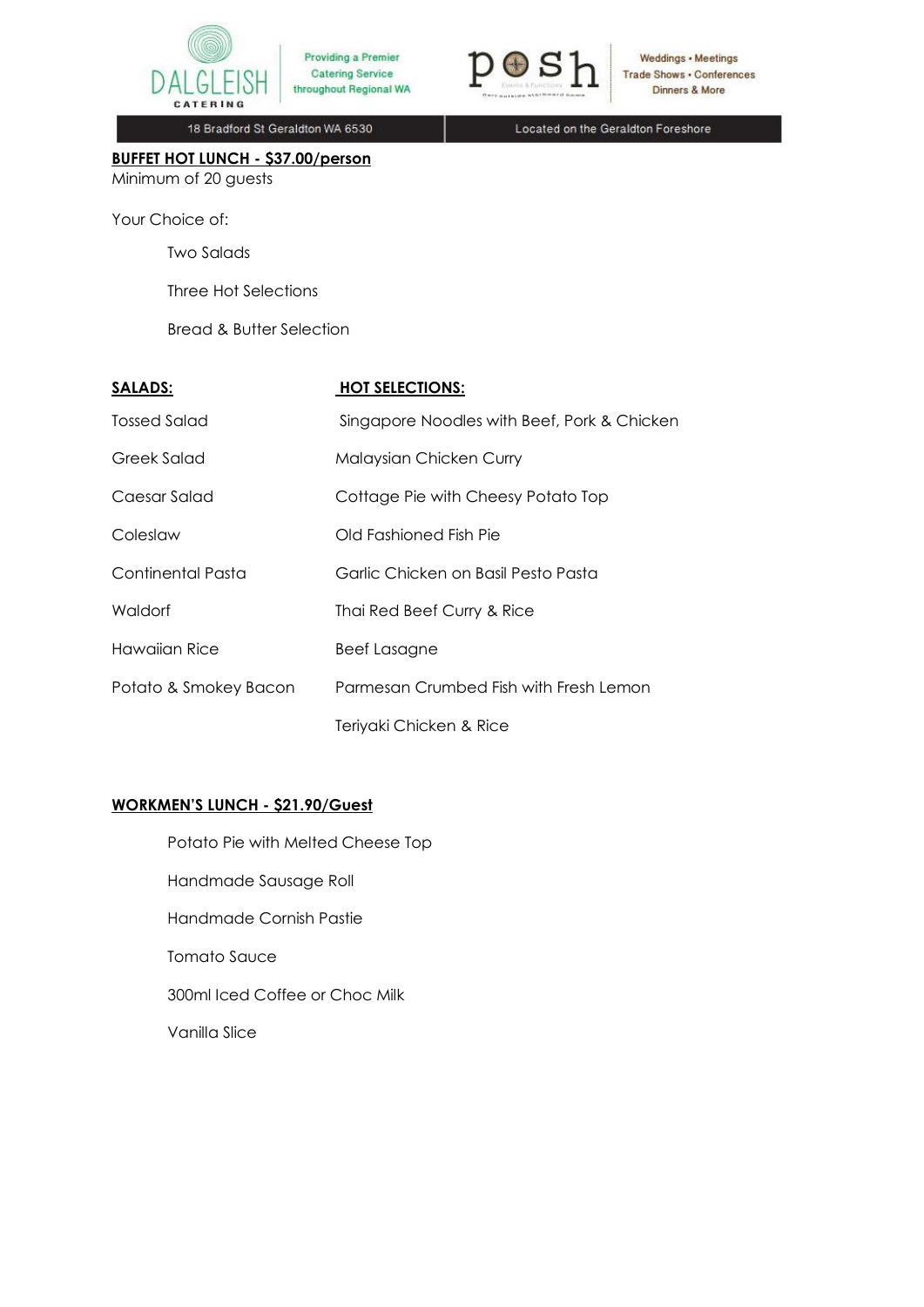



Weddings • Meetings **Trade Shows . Conferences** Dinners & More

18 Bradford St Geraldton WA 6530

Located on the Geraldton Foreshore

#### **Business Lunch – Buffet A - \$29.30/guest**

Soup/Rolls/Salad/Fruit

Soup of Your Choice Freshly Baked Bread & Butter Selection

Garlic Chicken, Cos & Parmesan Tortilla Roll Honey Ham, Prosciutto, Brie & English Mustard Baguette

Penne Pasta Salad with Basil Pesto & Tomatoes Cos Lettuce with Creamy Caesar Dressing & Chopped Egg

Fresh Sliced Seasonal Fruit

Selection of Cheese & Savoury Biscuits

\*\*\* Can be presented in Lunch Pack or Buffet Style\*\*\*

# **Business Lunch – Buffet B - \$29.30/guest**

Soup/Rolls/Salad/Fruit

Soup of Your Choice Freshly Baked Bread & Butter Selection

Tandoori Chicken, Shredded Greens & Mango Chutney Philly in a Tortilla Roll Salami, Fetta, Sundried Tomato & Purple Onion Turkish Bread

Cous Cous, Pinenuts, Apricot & Orange Salad Tomato, Camembert, Cucumber, Purple Onion & Dukkah Salad on Baby Greens

Fresh Sliced Seasonal Fruit Selection of Cheese & Savoury Biscuits

\*\*\* Can be presented in Lunch Pack or Buffet Style\*\*\*